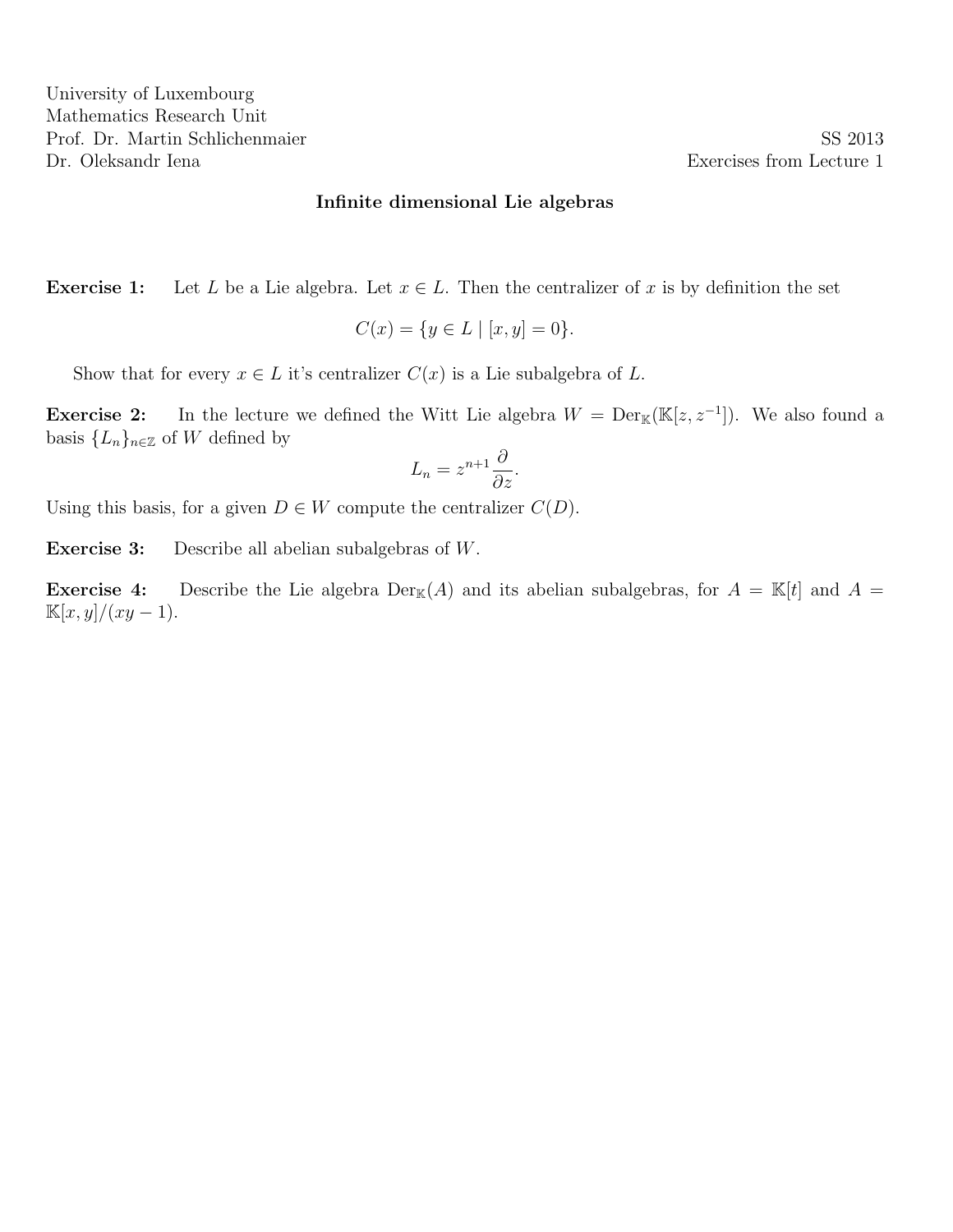University of Luxembourg Mathematics Research Unit Prof. Dr. Martin Schlichenmaier SS 2013 Dr. Oleksandr Iena **Exercises** from Lecture 2

### Infinite dimensional Lie algebras

**Exercise 5:** Consider the chain of K-subalgebras  $\mathbb{K}[z] \subset \mathbb{K}[z, z^{-1}] \subset \mathbb{K}(z)$ .

1) Show that every derivation of  $\mathbb{K}[z]$  extends uniquely to a derivation of  $\mathbb{K}[z, z^{-1}]$  and every derivation of  $\mathbb{k}[z, z^{-1}]$  extends uniquely to a derivation of  $\mathbb{K}(z)$ . Conclude that there is the chain of Lie subalgebras

$$
\mathrm{Der}(\mathbb{K}[z]) \subset \mathrm{Der}(\mathbb{k}[z, z^{-1}]) \subset \mathrm{Der}(\mathbb{K}(z)).
$$

2) Let  $\mathbb{K} = \mathbb{C}$ . Let  $\hat{\mathbb{C}} = \mathbb{C} \cup \{\infty\}$  be the Riemann sphere (projective line). Then  $\text{Der}(\mathbb{C}(z))$  can be realized as the Lie algebra of meromorphic vector fields on  $\hat{\mathbb{C}}$ . In the lecture we interpreted the Witt algebra  $W = \text{Der}(\mathbb{C}[z, z^{-1}])$  as the subalgebra of meromorphic vector fields on  $\hat{\mathbb{C}}$  that are holomorphic on  $\mathbb{C}^* = \mathbb{C} \setminus \{0\}.$ 

Give a similar description of the Lie algebra  $Der(\mathbb{C}[z])$ .

**Exercise 6:** In the lecture we showed that  $\langle L_{-1}, L_0, L_1 \rangle_{\mathbb{C}}$  is a Lie subalgebra of the Witt algebra W isomorphic to  $sl(2,\mathbb{C})$ . It can be understood as the subalgebra of holomorphic vector fields on  $\mathbb{C}$ .

1) For every natural number n, show that  $\langle L_{-n}, L_0, L_n \rangle_{\mathbb{C}}$  is a Lie subalgebra of W isomorphic to  $sl(2, \mathbb{C})$ .

2) Give a geometrical description of this subalgebra.

Exercise 7: Describe all finite dimensional Lie subalgebras of the Witt algebra W.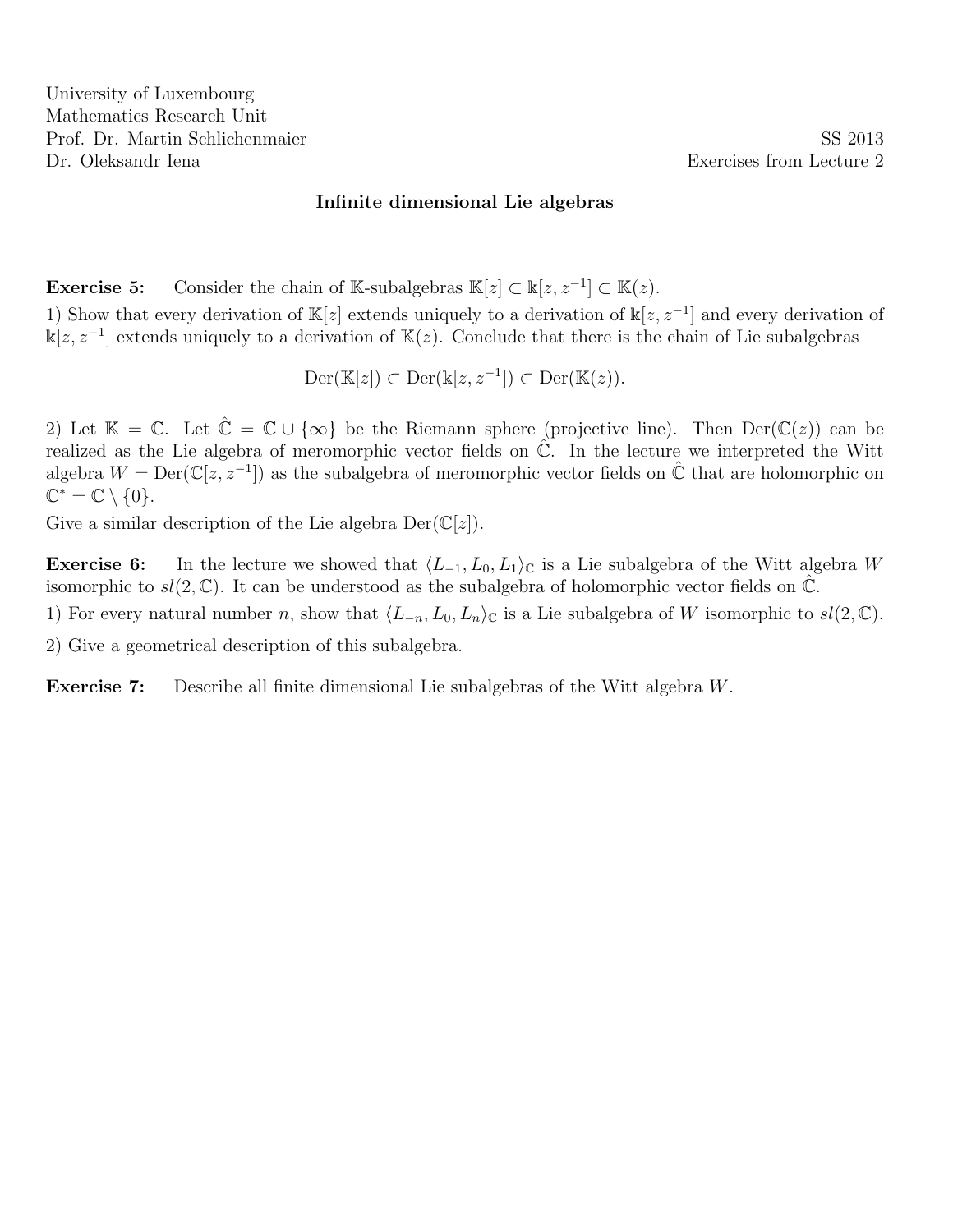University of Luxembourg Mathematics Research Unit Prof. Dr. Martin Schlichenmaier SS 2013 Dr. Oleksandr Iena **Exercises** from Lecture 3

### Infinite dimensional Lie algebras

**Exercise 8:** Describe all representations of  $sl(2,\mathbb{C})$  of dimension  $\leq 3$ .

**Exercise 9:** Let  $K$  be a field. In the lecture we defined the Heisenberg algebra  $H$  over  $K$  as a 3dimensional Lie algebra over  $K$  with generators  $p, q, I$  and relations

$$
[p, q] = I, [p, I] = 0, [q, I] = 0.
$$

1) Can you find a non-trivial finite dimensional representation of  $\mathcal{H}$ ? Is there any difference between the cases char  $\mathbb{K} = 0$  and char  $\mathbb{K} \neq 0$ ?

2) Let char  $K = 2$ . Construct a non-trivial 2-dimensional representation of  $H$ .

Exercise 10: Describe all finite dimensional representations of the Witt algebra W.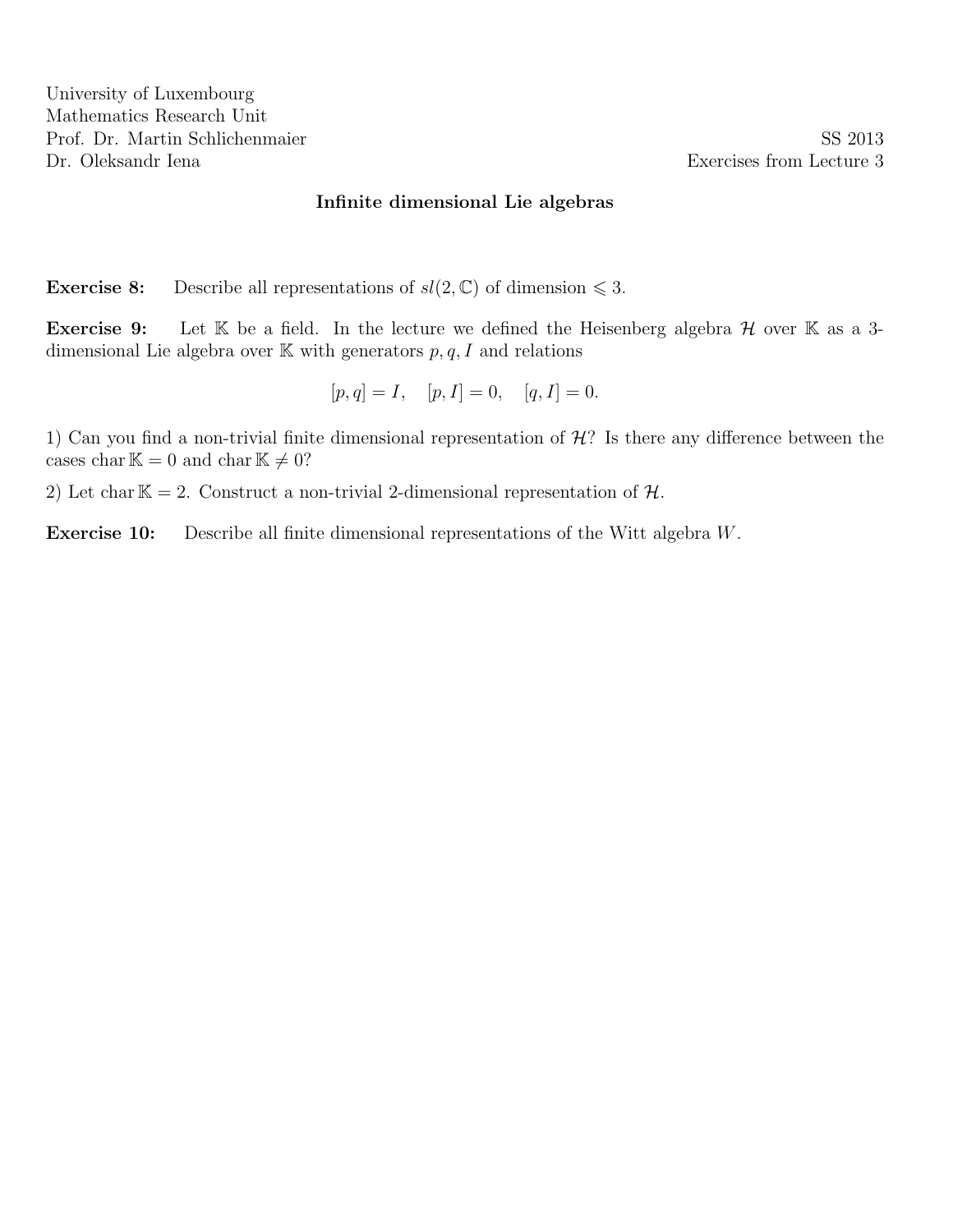**Exercise 11:** Let  $\widehat{gl(\infty)}$  be the set of matrices  $(a_{ij})_{i,j\in\mathbb{Z}}$  with entries from a base field k such that in every row and in every column there are only finitely many non-zero entries.

1) Show that one can define multiplication on  $gl(\infty)$  by the standard formula.

2) Show that this makes  $\widehat{gl(\infty)}$  an associative k-algebra and hence a Lie algebra.

3) Conclude that  $\widehat{gl(\infty)}$  contains as a subalgebra (Lie and associative one) the algebra  $\overline{gl(\infty)}$  of all matrices  $(a_{ij})_{i,j\in\mathbb{Z}}$  with finitely many diagonals.

4) Check whether  $\overline{gl(\infty)}$  is an ideal in  $gl(\infty)$ .

5) What can you say about the dimension of the quotient vector space  $\overline{gl(\infty)}/\overline{gl(\infty)}$ .

**Exercise 12:** Let  $L$  be a Lie algebra and let  $M$  be an  $L$ -module. Give an explicit description of  $Z^0(L,M)$ ,  $B^0(L,M)$ ,  $H^0(L,M)$ ,  $Z^1(L,M)$ ,  $B^1(L,M)$ , and  $H^1(L,M)$ .

**Exercise 13:** Consider the natural 2-dimensional representation of  $sl(2, \mathbb{k})$ , i. e.,  $L = sl(2, \mathbb{k})$ ,  $M = \mathbb{k}^2$ , and  $a \cdot v$  is the usual multiplication for  $a \in sl(2, \mathbb{k})$  and  $v \in \mathbb{k}^2$ . Compute  $H^i(L, M)$  for  $i = 0, 1$ .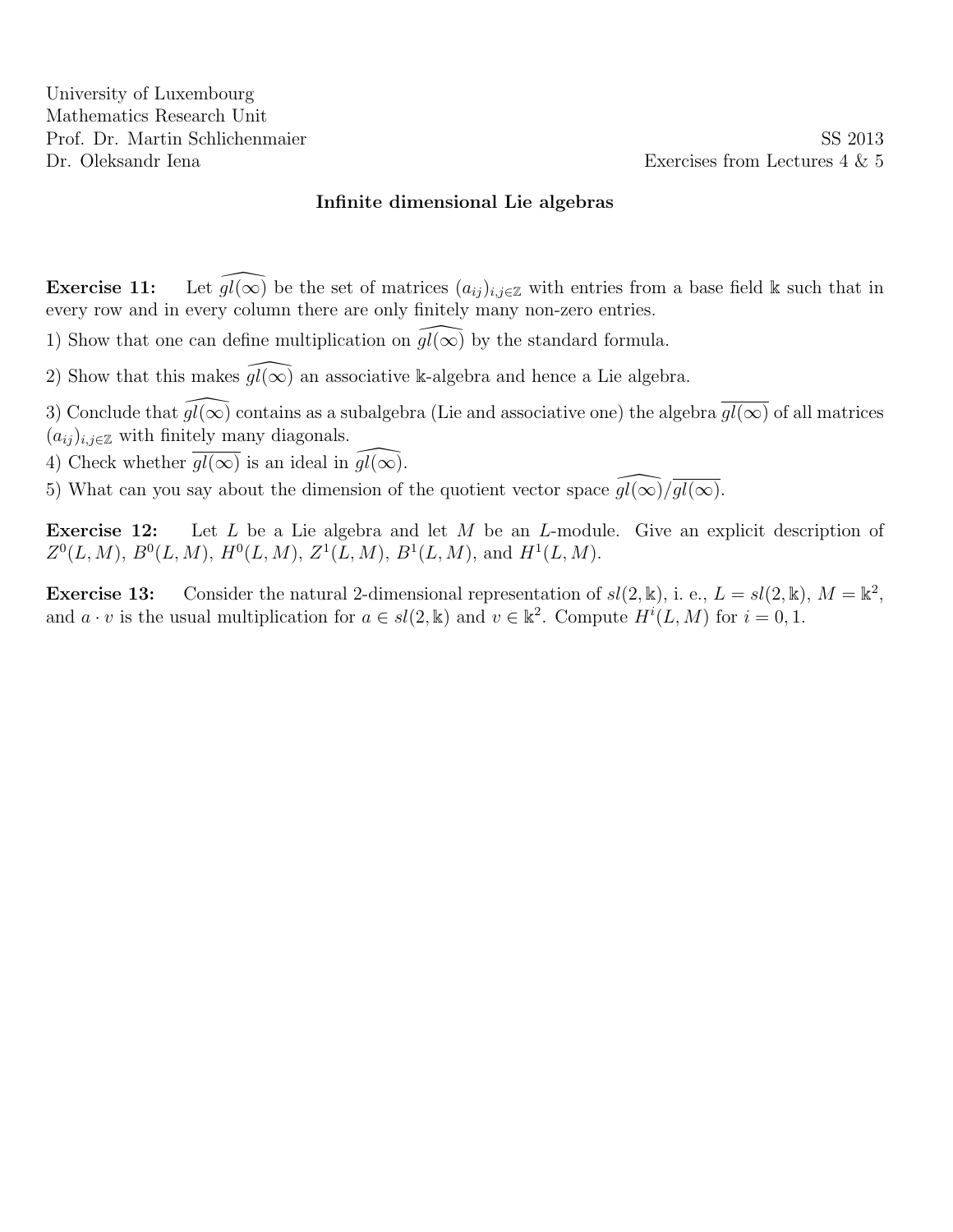**Exercise 14:** Recall that the algebra  $\mathcal{A} = \mathbb{k}[z, z^{-1}]$  of Laurent polynomials in one variable is a module over the Witt algebra  $W = \text{Der}(\mathcal{A})$ . Consider the vector space  $D = \mathcal{A} \oplus W$  and define

$$
[(a_1, \delta_1), (a_2, \delta_2)] := (\delta_1 \cdot a_2 - \delta_2 \cdot a_1, [\delta_1, \delta_2]).
$$

Prove that this introduces a structure of a Lie algebra on D.

Exercise 15: In the notations of the previous exercise, show that there is a short exact sequence of Lie algebras

$$
0 \to \mathcal{A} \xrightarrow{i} D \xrightarrow{p} W \to 0
$$

with  $i(a) = (a, 0), p(a, \delta) = \delta$ . Check that

$$
s: W \to D, \quad \delta \mapsto (0, \delta),
$$

is an injective homomorphism of Lie algebras such that  $p \circ s = id_W$ . This makes it possible to consider W as a Lie subalgebra of D. Show that W is not an ideal of D.

Exercise 16: Let L be a non-abelian two-dimensional Lie algebra. Notice that L is unique up to an isomorphism. Let k be a trivial 1-dimensional L-module. Compute  $H^2(L, \mathbb{k})$  and describe all central extensions

$$
0\to \Bbbk\to \hat{L}\to L\to 0.
$$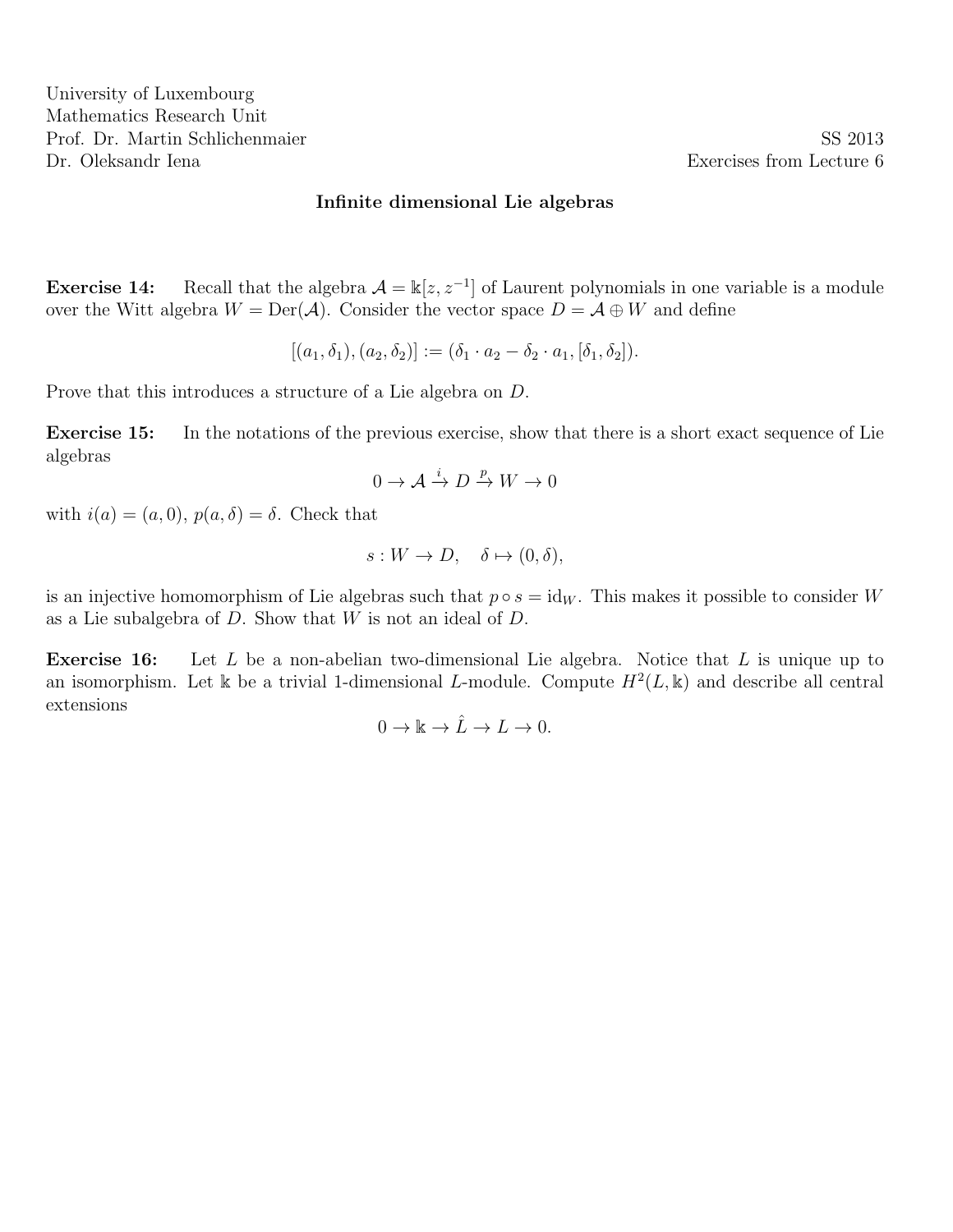**Exercise 17:** Work out the missing details of the computation of  $H^2(W, \mathbb{k})$  for the Witt algebra W.

**Exercise 18:** (0) Let  $P = \mathbb{k}[x, y]$ . Let

$$
[f,g] := \frac{\partial f}{\partial x}\frac{\partial g}{\partial y} - \frac{\partial f}{\partial y}\frac{\partial g}{\partial x}.
$$

This gives P a structure of an infinite-dimensional Lie algebra. Consider the adjoint representation

$$
ad: P \to Der(\mathbb{k}[x, y]), \quad f \mapsto ad(f), \quad ad(f)(g) = [f, g].
$$

Prove that its image coincides with the subalgebra H of  $Der(\kappa[x, y])$  consisting of the derivations  $D =$  $P\frac{\partial}{\partial x} + Q\frac{\partial}{\partial y}$  with zero divergence

$$
\mathrm{div}D := \frac{\partial P}{\partial x} + \frac{\partial Q}{\partial y} = 0.
$$

Notice that its kernel coincides with the center  $Z(P)$  of P and equals  $k \subset P$ . Hence there is a central extension

$$
0 \to \mathbb{k} \to P \to H \to 0.
$$

(1) Prove that P is a non-trivial central extension of H. Write down the corresponding 2-cocycle  $\alpha \in$  $Z^2(H,\mathbb{k}).$ 

(2) Consider the trivial extension  $\mathbb{k} \oplus H$  and describe it as a subalgebra of  $gl(\mathbb{k}[x,y]) = \text{End}_{\mathbb{k}}(\mathbb{k}[x,y])$ .

(3) Mimic the computations we did in the lecture for the Witt algebra and compute  $H^2(H, \mathbb{k})$ . Describe all central extensions of H.

**Exercise 19:** (1) Let  $\overline{gl(\infty)}$  be the Lie algebra of all infinite matrices with finitely many diagonals. Let  $A = (a_{ij}) \in \overline{gl(\infty)}$ . Let  $\pi(A)$  be the matrix with entries

$$
(\pi(A))_{ij} = \begin{cases} a_{ij}, & i, j \geq 0; \\ 0, & \text{otherwise.} \end{cases}
$$

Let  $\rho(A, B) = \pi([A, B]) - [\pi A, \pi B]$ . Prove that it makes sense to speak about the trace of  $\rho(A, B)$  and define

$$
\alpha(A, B) := \text{Tr } \rho(A, B).
$$

(2) Prove that  $\alpha$  is a non-trivial 2-cocycle, i. e.,  $\alpha \in Z^2(\overline{gl(\infty)}, \mathbb{k})$  and  $[\alpha] \neq 0$  as element of  $H^2(\overline{gl(\infty)}, \mathbb{k})$ . (3) Let  $E_{ij}$  denote the matrix such that its only non-zero entry at ij equals 1. Prove that

$$
\alpha(E_{ij}, E_{ml}) = \begin{cases} 1, & i = l \geqslant 0, \quad j = m < 0; \\ -1, & j = m \geqslant 0, \quad i = l < 0; \\ 0, & \text{otherwise.} \end{cases}
$$